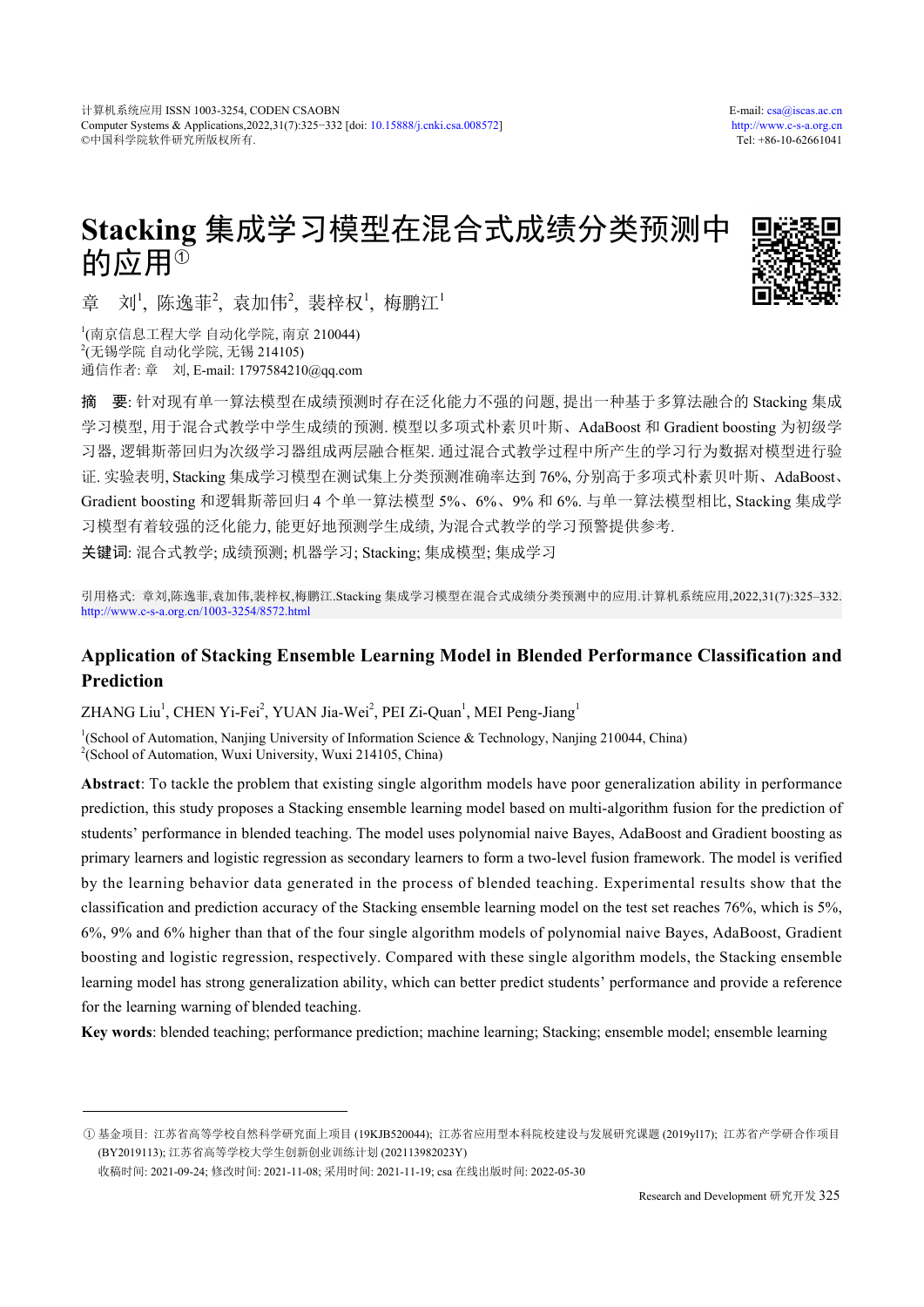# 1 前言

混合式教学是一种线上与线下相结合的新兴教学 模式, 既通过在智慧教学平台上发布任务, 上传资源等 发挥教师的主导作用, 又通过学生线上自主学习、完 成任务等, 引导学生积极主动学习. 目前正被各大高校 积极推广<sup>[\[1\]](#page-6-0)</sup>. 学生可以不受时空限制, 通过多种方式登 录学习平台学习, 所产生的学习行为数据被平台记录 保存<sup>[[2](#page-6-1)]</sup>. 学习行为数据反映学生的学习状态和习惯. 而 日常的学习状态和习惯对最终的学习成绩有着重要影 响[[3](#page-6-2)] . 混合式学习对学生的自觉性要求较高, 在实际实 施过程中, 学生的参与度受各种因素干扰而参差不齐<sup>[\[4](#page-6-3)[,5\]](#page-6-4)</sup>. 因此, 如何利用平台记录的学习行为数据分析出学生 学习状态, 掌握学生的学习情况, 引导学生积极主动学 习, 成为教学管理中急需解决的问题.

通过对学生学习行为数据进行挖掘和分析, 可以 找出隐藏的规律, 进而对学生成绩进行分类预测, 及时 发现学困生并干预指导, 提高教学质量[\[6](#page-6-5)[,7](#page-6-6)] . 近年来, 众 多学者基于在线学习行为数据对学习成绩预测的方法 进行了多方面探索. 喻铁朔等采用支持向量机回归对 成绩进行预测, 并在其基础上实现学业预警<sup>[[8](#page-6-7)]</sup>. 吕品等 对比感知机, 支持向量机和神经网络等分类算法的预 测效果, 发现基于支持向量机的成绩预测模型具有更 高的准确率<sup>[[9\]](#page-6-8)</sup>. 王凤芹等利用登录次数, 视频观看时间 等 10 个行为特征验证 K 近邻优化算法在预测 MOOC 学习成绩的有效性<sup>[\[10](#page-6-9)]</sup>.

虽然通过优化算法和调节算法参数可以比原有的 单一算法模型具有更高的精度, 泛化能力也有所增 强[\[11,](#page-6-10)[12](#page-6-11)] . 但由于线上线下相结合的学习行为数据相对复 杂多变, 异常值较多, 单一的预测算法有自身的局限性. 为了提高单一算法模型的泛化能力, 有学者尝试通过 融合算法来建立成绩预测模型. 贾靖怡等利用 MOOC 课程数据和 RapidMiner 大数据挖掘平台构建基于 AdaBoost 算法的学习成绩预测模型<sup>[\[13\]](#page-7-0)</sup>. 宋洁通过实验 对比了 SVR、RF、GBDT 和 XGBoost 四种不同算法 模型在学习成绩预测中的效果, 最终得出具有集成特 点的 XGBoost 算法预测效果最佳[[14](#page-7-1)] . 但 XGBOOST 和 AdaBoost 属于同质算法的集成模型, 主要通过线性 化融合算法, 无法将各个算法的差异与优势相融合, 其 泛化能力仍需加强<sup>[\[15](#page-7-2)[,16](#page-7-3)]</sup>.

为提高模型的泛化能力, 充分发挥个体学习器的 优势, 本文采用 Stacking 集成方法, 对多项式朴素贝叶 斯、AdaBoost、Gradient boosting 与逻辑斯蒂回归 4 个异质学习器进行非线性组合, 构建两层 Stacking 集 成学习模型, 基于超星平台的混合式教学中产生的数 据集. 通过对比 Stacking 集成学习模型与多项式朴素 贝叶斯、AdaBoost、Gradient boosting 和逻辑斯蒂回 归在数据集上的预测准确率、召回率、精确率和 *F*1 得分等评价指标, 验证 Stacking 集成学习模型的有效性.

# 2 Stacking 集成学习预测模型

集成学习是通过一定的方式组合多个弱学习器, 构造出比单一学习器性能更好的强学习器. 常见的集 成学习方法有 Bagging, Boosting 和 Stacking 等. Bagging 和 Boosting 采用线性集成策略, 根据确定性算法组合 同质弱学习器形成强学习器. 与 Bagging 和 Boosting 不同的是, Stacking 采用非线性集成策略, 通过组合异 质学习器构成多层次强学习器, 高层学习器能够通过 低层学习器的输出结果对模型进一步泛化增强[[17\]](#page-7-4).

### **2.1 Stacking** 集成学习算法原理

Stacking 集成学习算法是一种叠加式分层集成算 法, 以两层为例, 在第 1 层中使用不同的初级学习器对 数据进行训练, 在训练数据集时, 为了避免因测试集比 例划分过小造成泛化能力不强问题, 通常采用交叉验 证方式进行训练. 然后将第 1 层产生的多次训练的数 据结果作为新的训练集和测试集, 第 2 层次级学习器 采用新的训练集与测试集进行训练和预测. 具体算法 如算法 1 所示.

算法 1. Stacking 集成学习算法 输入: 数据集D={(*x*<sub>1</sub>,y<sub>1</sub>),(*x*<sub>2</sub>,y<sub>2</sub>),…,(*x<sub>m</sub>*,y<sub>m</sub>)}, 初级学习器 s1,…,sr, 次级学 习器 1. for  $t=1,2,\dots,T$  do 2.  $h_t = \varsigma_t(D)$ 3. end for 4.  $D' = \emptyset$ 5. for  $i=1,...,m$  do 6. for  $t=1,\dots,T$  do 7.  $z_{it} = h_t(x_i)$ 8. end for 9.  $D' = D' \cup ((z_{i1}, \dots, z_{iT}), y_i)$ 

- 10. end for
- 11.  $h' = \varsigma(D')$

*H*(*x*) = *h* ′ 输出: 最终分类器 (*h*1(*x*),···,*h<sup>T</sup>* (*x*))

# **2.2** 两层 **Stacking** 集成学习成绩预测模型设计

Stacking 集成学习模型采用的是多层次结构, 每一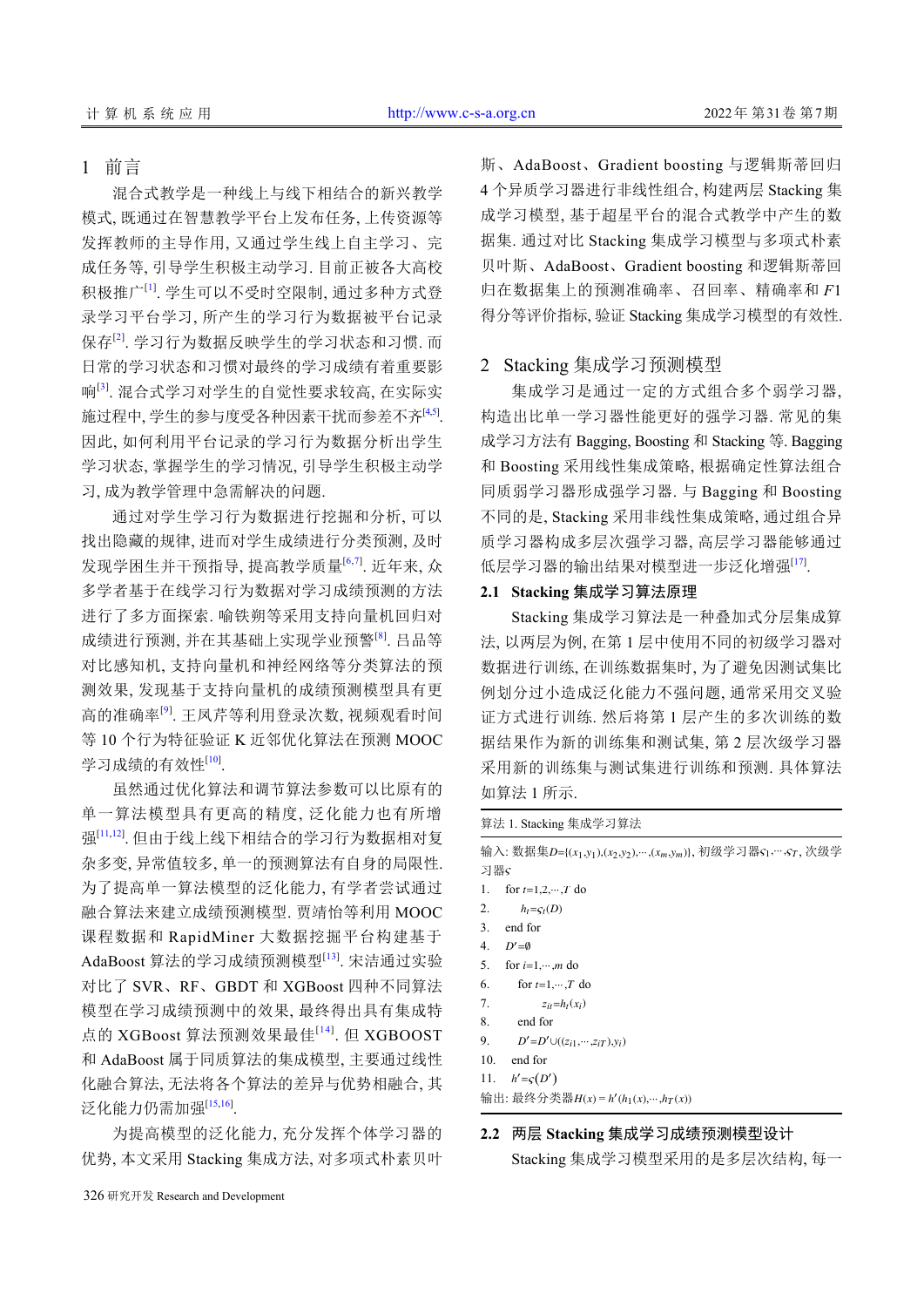层的输出作为下一层的输入, 但构造的层数越多, 模型 越复杂, 训练的速度也会越慢. 因此, 本文选择采用两 层结构. 在第 1 层, 为了保证模型的多元化, 初级学习器 选用多项式朴素贝叶斯, AdaBoost 和 Gradient boosting 三种学习器, 其中多项式朴素贝叶斯为一种适用于离散 特征概率计算的学习器, AdaBoost 和 Gradient boosting 为基于 Boosting 集成学习方式的学习器<sup>[[18](#page-7-5),[19](#page-7-6)]</sup>; 在第 2 层, 为了防止发生过拟合现象, 采用简单的逻辑蒂斯 回归分类器作为次级学习器, 次级学习器对初级学习 器融合得到 Stacking 集成学习模型. Stacking 集成学习 模型中的个体学习器在训练过程中, 通过 sklearn 库 中的 GridSearchCV (网格搜索法) 选取个体学习器的 最优参数. 集成学习模型框架[如图](#page-2-0) [1](#page-2-0) 所示.

两层 Stacking 集成学习模型的具体步骤如下:

步骤 1. 对学生的原始特征数据集进行预处理与特 征变换, 将目标特征即学生期末成绩转换为 0 和 1, 结 合皮尔逊相关性分析选择有效特征构建新的数据集[\[20](#page-7-7)] .

步骤 2. 选择 AdaBoost, 多项式朴素贝叶斯和 Gradient boosting 作为初级学习器.

生的学生特征数据集以一定比例切分为训练集D和测 试集 *B*. 并将处理好的训练集平均分为 5 份数据集D<sub>i</sub>,  $i \in \{1, 2, 3, 4, 5\}.$ 步骤 3. 将经过特征工程处理过的混合式教学下产

模型预测的测试集, 得到预测数据集 a<sub>i</sub> (i ∈ {1,2,3,4,5}), 将其整合为 1 列记为A1. 然后再由上一步基于 4 份数 据集训练的 AdaBoost 模型对测试集B进行预测, 得到 预测数据集  $p_i$  (*i* ∈ {1, 2, 3, 4, 5}), 再对 5 次预测的结果  $p_i$ (*i* ∈ {1, 2, 3, 4, 5}) 按行相加取均值, 得到数据集 P<sub>1</sub>. 步骤 4. 在第一层预测模型中, 将 3 个初级学习器 分别采用 5 折交叉验证进行训练. 以 AdaBoost 为例, 每 次交叉验证包含两个过程. 首先用其中的 4 份数据集作 为 AdaBoost 训练集进行训练, 剩下的 1 份作为 AdaBoost

到 $(A_1, A_2, A_3)$ 和 $(P_1, P_2, P_3)$ 两个新的矩阵数据集. 在第 二层, 次级学习器逻辑斯蒂回归以 $(A_1, A_2, A_3)$ 矩阵作为 训练集,  $(P_1, P_2, P_3)$ 矩阵作为测试集, 以其为基础进行 步骤 5. 在 3 个初级学习器完成训练及预测后会得 训练, 得到最终预测结果, 即学生能否通过期末检测 (0 不通过, 1 通过).



图 1 Stacking 集成学习模型框架

# <span id="page-2-0"></span>3 特征工程

特征工程指的是从原始数据集中提取实验特征的 过程, 提取的特征能够较好的描述数集的内容, 其一般 包括数据预处理和特征分析与选择等.

#### **3.1** 数据集介绍

本文数据采集自学校超星平台与教务系统, 共 229 名

学生, 近 6 万多条线上学习记录和 229 条学生线下成 绩记录. 数据集中学生特征共有 16 个维度, 分为学生 的基本信息特征和学习行为特征两类, 分别如[表](#page-3-0) [1](#page-3-0) 和 [表](#page-3-1) [2](#page-3-1) 所示.

#### **3.2** 数据预处理

由于混合式学习特征数据多样化, 需要根据数据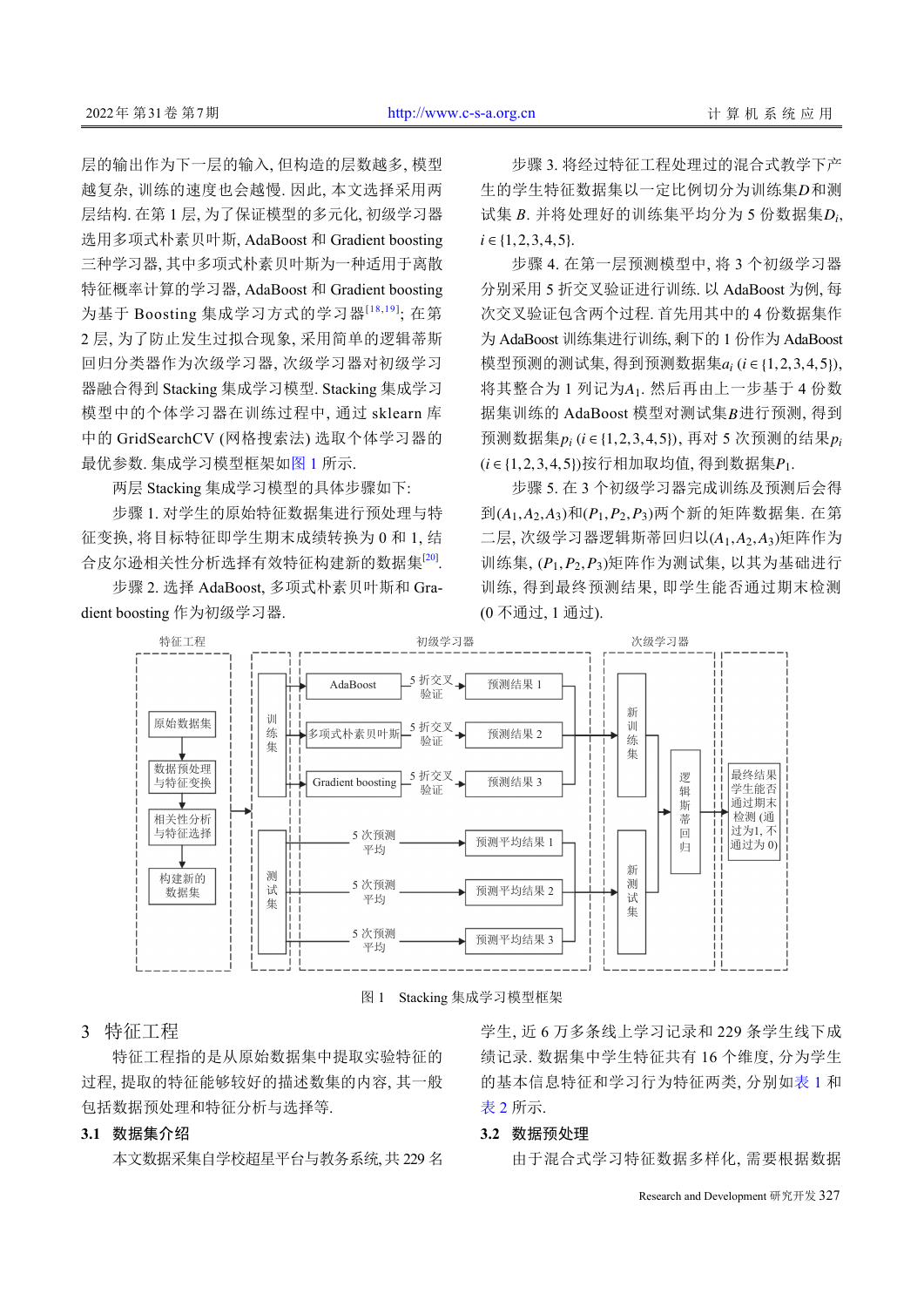与算法模型的特点, 对数据进行预处理. 数据预处理主 要包括不同考核标准特征数据的归一化和连续型数据 的离散化等. 本文在预处理过程中使用了 Python 中的 sklearn、pandas 和 numpy 等库.

<span id="page-3-0"></span>表 1 学生基本信息特征说明

| 序号 | 特征名称       | 数据类型    | 特征含义      |
|----|------------|---------|-----------|
|    | student id | varchar | 学生的id编号索引 |
| 2  | gender     | varchar | 学生的性别     |
| 3  | faculty    | varchar | 所在的院系     |
| 4  | class      | varchar | 所在的开课班级   |
| 5  | semester   | varchar | 学期        |

<span id="page-3-1"></span>表 2 学习行为特征说明

| 序号             | 特征名称         | 数据类型   | 特征含义             |
|----------------|--------------|--------|------------------|
| 1              | study count  | int    | 登录超星平台学习课程内容的总次数 |
| $\overline{c}$ | video        | double | 登录超星平台观看课程视频的总时长 |
| 3              | discussion   | int    | 讨论次数             |
| 4              | chapter quiz | double | 章节测验             |
| 5              | answer mark  | double | 抢答得分             |
| 6              | group task   | double | 分组任务             |
| 7              | course point | double | 课程积分             |
| 8              | class test   | double | 参加随堂测验的评分        |
| 9              | homework     | double | 课后作业成绩评分         |
| 10             | midterm      | double | 期中考试卷面成绩         |
| 11             | final mark   | double | 期末考试卷面成绩         |

#### 3.2.1 归一化

每个开课班级在超星学习通上课程设置的任务 点、学习资源以及课堂活动等有所差别, 从而造成特 征的数值区间范围也不同, 需采用区间缩放法将数据 映射到同一区间. 区间缩放法是归一化的一种方式, 本 文利用特征数据的两个最值 (最大值和最小值) 进行缩 放. 缩放公式如下.

$$
x_i' = \frac{x_i - \min(x)}{\max(x) - \min(x)}, i = 1, 2, \cdots, m
$$
 (1)

其中, x为同一特征集合, 共有m个特征变量, x<sub>i</sub>为该特 征集合中的第 $i$ 个特征变量,  $x_i$ '为 $x_i$ 缩放后的值,  $\max(x)$ 为该集合特征变量的最大值,  $\min(x)$ 为该集合特 征变量的最小值.

3.2.2 特征转换

本文使用的数据集中的数据主要为 varchar (可变 字符型)、int (整数型) 和 double (浮点型) 3 种类型, 而 sklearn 库要求模型输入的数据类型必须是数值型数 据, 且本文采用的预测模型为集成分类预测模型, 其中 个体算法模型 AdaBoost 和 Gradient boosting 为树模型

328 研究开发 Research and Development

结构, 为了保证模型输入数据类型的一致性, 需使用分 箱操作对连续型特征数据离散化. 为此, 本文通过 pandas 库中的 cut() 函数对[表](#page-3-1) [2](#page-3-1) 的 11 个 int 型和 double 型数 据特征等宽划分离散化处理, 并对其进行数值型映射. 由于[表](#page-3-0) [1](#page-3-0) 的 5 个特征数据为 varchar 型定性离散变量, 故直接将其映射为数值型变量.

# **3.3** 特征相关性分析

在使用模型对目标预测前, 通常需要先进行特征 选择, 通过特征选择可以移除不相关的特征, 降低计算 复杂度以及提高模型的可解释性. 为此, 本文通过皮尔 逊系数计算特征之间的相关性. 皮尔逊系数主要衡量 变量之间的线性相关性, 结果的取值区间为 [−1, 1], −1 表示完全的负相关, +1 表示完全的正相关[[21\]](#page-7-8) . 实验 获取的数据共有 16 个特征, 包括学生的基本信息特征 和学习行为特征, 在经过数据预处理后, 通过皮尔逊系 数计算特征之间的相关性系数, 并将相关性系数的结 果以热力图的形式输出, 其结果如[图](#page-3-2) [2](#page-3-2) 所示.



图 2 特征相关性系数矩阵热力图

<span id="page-3-2"></span>由[图](#page-3-2) [2](#page-3-2) 可以看出 semester, gender, faculty, class 与 目标特征 final\_mark 之间的相关性系数小于 0.2, 相关 性较弱, 其中 semester 和 faculty 与目标特征的相关性 系数皆为 0, 无相关性. 与 final\_mark 之间的相关性系 数大于 0.4 的特征有 midterm, study\_count, group\_task, 其中特征 midterm 代表期中考试的成绩, 与目标特征 final\_mark 的相关性最高, 达到了 0.46. discussion, course\_point, answer\_mark, chapter\_quiz 等 7 个特征与 final\_mark 的相关性相对较一般. 故本文将相关性为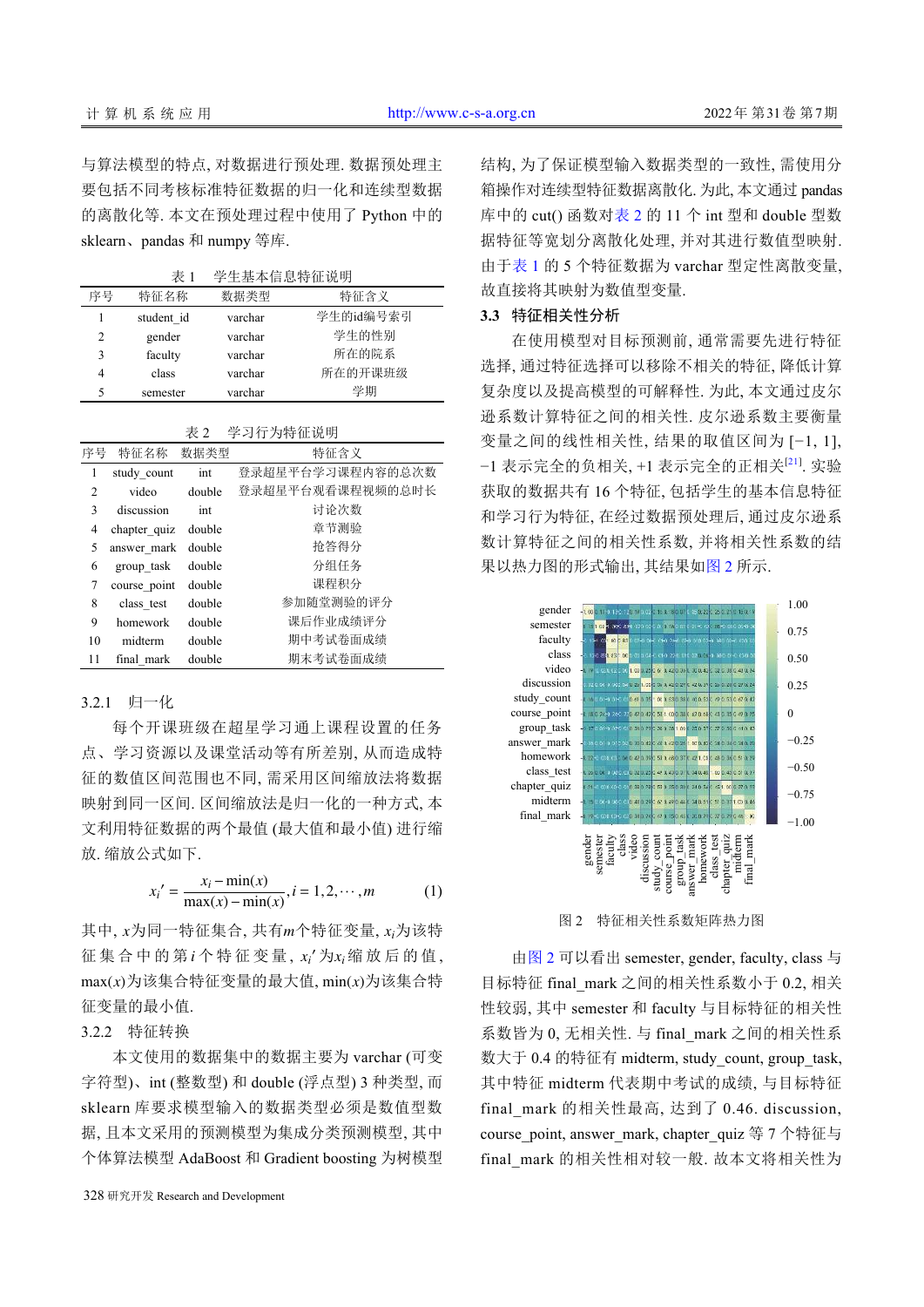0 的无用特征 semester 和 faculty 删除, 保留 midterm, group\_task, class\_test 等 13 个相对重要的特征.

### 4 实验及结果分析

本实验在处理器为 Intel i7-8750U, 运行内存为 16 GB 的电脑上进行, 操作环境是 64 位的 Windows 10 系统. 算法实现工具为 Pycharm, 编程语言为 Python 3.7.0. 算法实现过程中使用到 Python 的工具库有: numpy、pandas、matplotlib、seaborn 和 sklearn 等. 将 数据集中的 229 条学生行为数据随机切分出 70%, 共 160 条作为模型的训练集, 剩余的 30% 作为模型的测 试集, 用于模型的验证.

## **4.1** 模型的泛化能力评估指标

本文的目的在于通过相关的学生特征来预测学生 能否通过期末检测, 将预测结果分为通过 (pass) 和挂 科 (failed) 两类, 这是一个二分类预测问题. 二分类预 测问题的混淆矩阵分析表[如表](#page-4-0) [3](#page-4-0) 所示.

<span id="page-4-0"></span>表 3 混淆矩阵分析表

| 混淆矩阵 |      | 预测值          |              |  |
|------|------|--------------|--------------|--|
|      |      | 挂科学生         | 诵讨学生         |  |
| 真实值  | 挂科学生 | $TP$ (真挂科学生) | $FN$ (假通过学生) |  |
|      | 通过学生 | FP (假挂科学生)   | $TN$ (真通过学生) |  |

本文采用准确率 (*A*), 召回率 (*R*), 精确率 (*P*), *F*1 得分 (*F*1) 4 个指标评价算法的预测结果. 准确率虽 然能够判断整体模型预测的正确率, 但相比于通过学 生, 本文更加关注真正挂科学生的预测情况, 因此应当 引入召回率作为评估指标, 但若只注重召回率的提升, 会减少成功预测真正通过学生的情况, 即会导致精确 率下降, 模型变得虚高<sup>[[22\]](#page-7-9)</sup>. 召回率与精准率是一对相对 矛盾的变量, 为此引入 *F*1 得分来平衡召回率与精确 率, 更为客观的对模型进行评价. 各项指标的计算方法 的公式如式 (2)–式 (5).

$$
A = \frac{TP + TN}{TP + TN + FP + FN}
$$
 (2)

$$
P = \frac{TP}{TP + FP}
$$
 (3)

$$
R = \frac{TP}{TP + FN} \tag{4}
$$

$$
F1 = \frac{2P \times R}{P + R} \tag{5}
$$

#### **4.2** 模型参数设置

超参数是模型在开始学习之前设置的函数参数, 选择合适的参数可以在一定程度上提高模型的分类能 力. 本文 Stacking 集成学习模型中的个体学习器在训练 集中训练时, 采用机器学习库 sklearn 中的 GridSearchCV (网格搜索法), 以准确率 (*A*) 作为各学习器预测效果的 评价标准, 在各学习器的所有候选的参数选项中循环 遍历, 并结合 5 折交叉验证方式, 通过对比在测试集中 的预测效果, 寻找模型的最优参数. 各学习器的最优超 参数集及其预测准确率如[表](#page-4-1) [4](#page-4-1) 所示.

<span id="page-4-1"></span>表 4 各学习器选择的最优超参数集

| 模型名称                                  | 超参数设置                                        |      |  |  |
|---------------------------------------|----------------------------------------------|------|--|--|
| 多项式朴素贝<br>alpha=1.0, fit prior=True,  |                                              |      |  |  |
| 叶斯                                    | class prior=None                             | 0.71 |  |  |
| AdaBoost                              | base estimator=None, n estimators=65,        | 0.70 |  |  |
|                                       | learning rate= $0.05$                        |      |  |  |
|                                       | learning rate= $0.05$ , n estimators= $80$ , |      |  |  |
| Gradient                              | $max$ depth=5,                               | 0.67 |  |  |
| boosting                              | min samples leaf $=2$ ,                      |      |  |  |
|                                       | min samples split=2                          |      |  |  |
| 逻辑斯蒂回归<br>tol= $0.0001$ , max iter=47 |                                              | 0.70 |  |  |

#### **4.3** 模型的泛化能力分析

集成学习的目的是通过一定的策略集合各个初级 分类器的优势, 取长去短, 提高分类器的分类效果, 因 此集成后的分类效果应好于单个基分类器的分类效果. 为验证所构建的 Stacking 集成学习预测模型的预测性 能, 通过对比多项式朴素贝叶斯、AdaBoost、Gradient boosting、逻辑斯蒂回归和 Stacking 集成学习预测模 型在数据集上的预测效果来验证本文所设计的模型的 优越性. 最后根据第 4.1 节中的式 (2)–式 (5), 对各分类 器的分类效果通过准确率、召回率、精确率和 *F*1 得 分等评价指标对各模型的预测性能进行对比分析验证, 各指标结果如[图](#page-5-0) [3](#page-5-0)[、图](#page-5-1) [4](#page-5-1) 和[图](#page-6-12) [5](#page-6-12) 所示. 在对比分析验证 过程中, 多项式朴素贝叶斯、AdaBoost、Gradient boosting 和逻辑斯蒂回归以及 Stacking 集成分类器中的初级学 习器与次级学习器在训练与预测中所采用的参数如 [表](#page-4-1) [4,](#page-4-1) 各参数为通过机器学习库 sklearn 中的 GridSearchCV (网格搜索法) 中搜寻的最优参数.

从[图](#page-5-0) [3](#page-5-0)、[图](#page-5-1) [4](#page-5-1) 和[图](#page-6-12) [5](#page-6-12) 中可以看出 Stacking 集成学 习模型的各分类结果评价指标均明显高于多项式朴素 贝叶斯、AdaBoost、Gradient boosting 和逻辑斯蒂回 归 4 个单一分类模型. 其中, 在召回率上, Stacking 集成 学习模型在 Pass 类别中的召回率为 87%, 高于单一分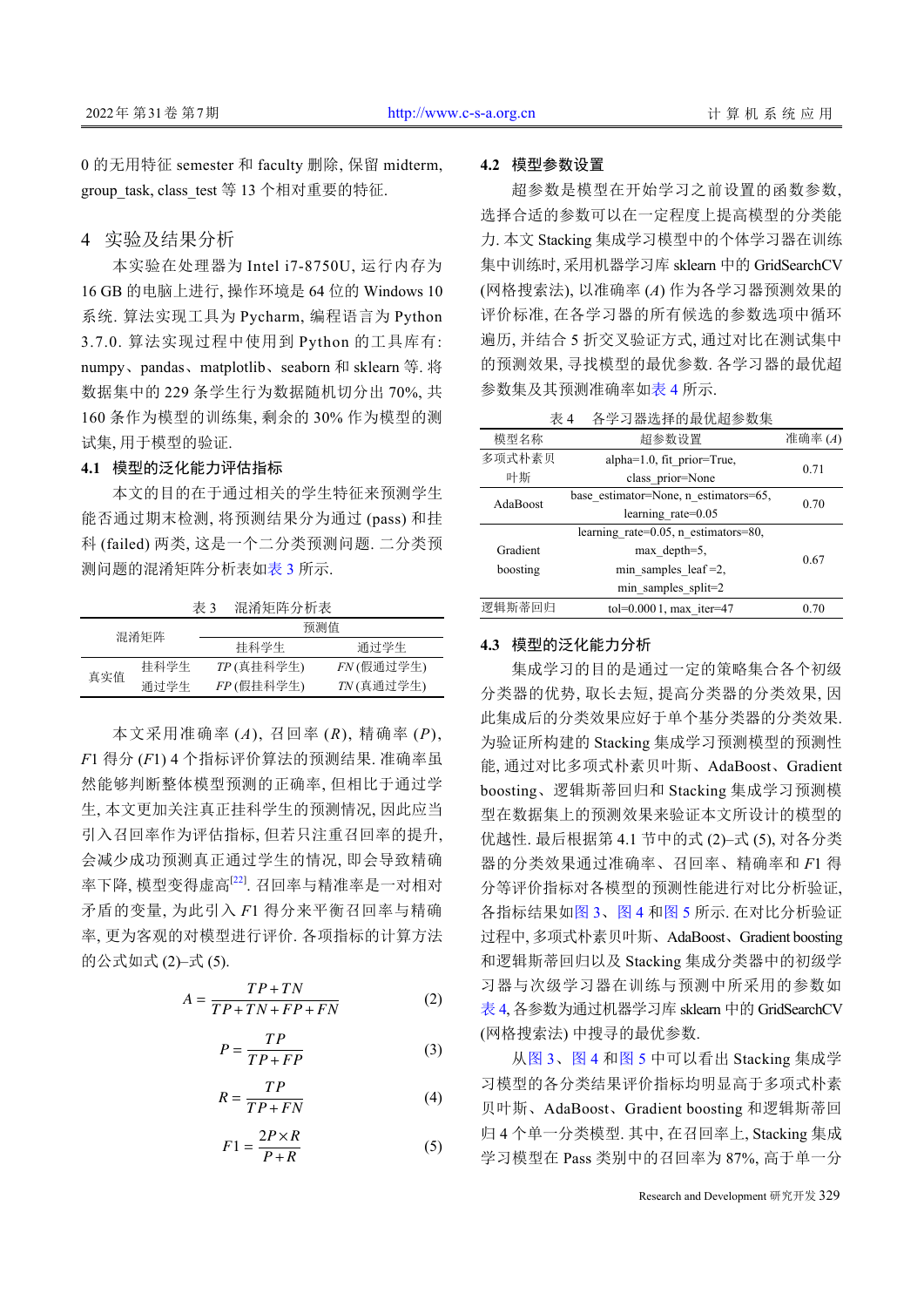类模型中表现最好的多项式朴素贝叶斯 7%; 在 Failed 类别中的召回率为 65%, 比单一分类模型中表现最好 的模型 AdaBoost 高出 2%. 在 *F*1 得分上, Stacking 集 成学习模型在 Pass 类别中的 *F*1 得分为 80%, 分别高 于多项式朴素贝叶斯, AdaBoost, Gradient boosting 和 逻辑斯蒂回归 4 个单一分类模型 4%、8%、7% 和 7%; 在 Failed 类别中的 *F*1 得分为 71%, 分别高于多项式朴 素贝叶斯、AdaBoost、Gradient boosting 和逻辑斯蒂 回归 4 个单一分类模型 9%、4%、13% 和 6%. Stacking 集成学习模型的整体分类准确率为 76%, 分别高于多 项式朴素贝叶斯、AdaBoost、Gradient boosting 和 逻辑斯蒂回归 4 个单一分类模型 5%、6%、9% 和 6%.



<span id="page-5-0"></span>





<span id="page-5-1"></span>从以上实验结果来看, 通过 Stacking 融合多项式 朴素贝叶斯、AdaBoost、Gradient boosting 和逻辑回 归分类模型能够有效弥补单一算法模型的泛化能力不 强问题, 这是由于 Stacking 集成学习模型通过学习几 个不同的初级学习器, 然后通过学习一个次级学习器 来组合初级学习器, 基于初级学习器的预测结果输出 最终预测结果. 从理论层面看, Stacking 集成学习模型 优于个体模型的主要原因是 Stacking 集成学习模型可 以充分发挥各个学习器的自身优势, 对于个体学习器 在测试集中预测较差的部分采用舍弃策略, Stacking 集 成学习模型采用多而不同的个体学习器, 取长补短, 可 以在一定程度上有效减少单一模型泛化性能不佳的风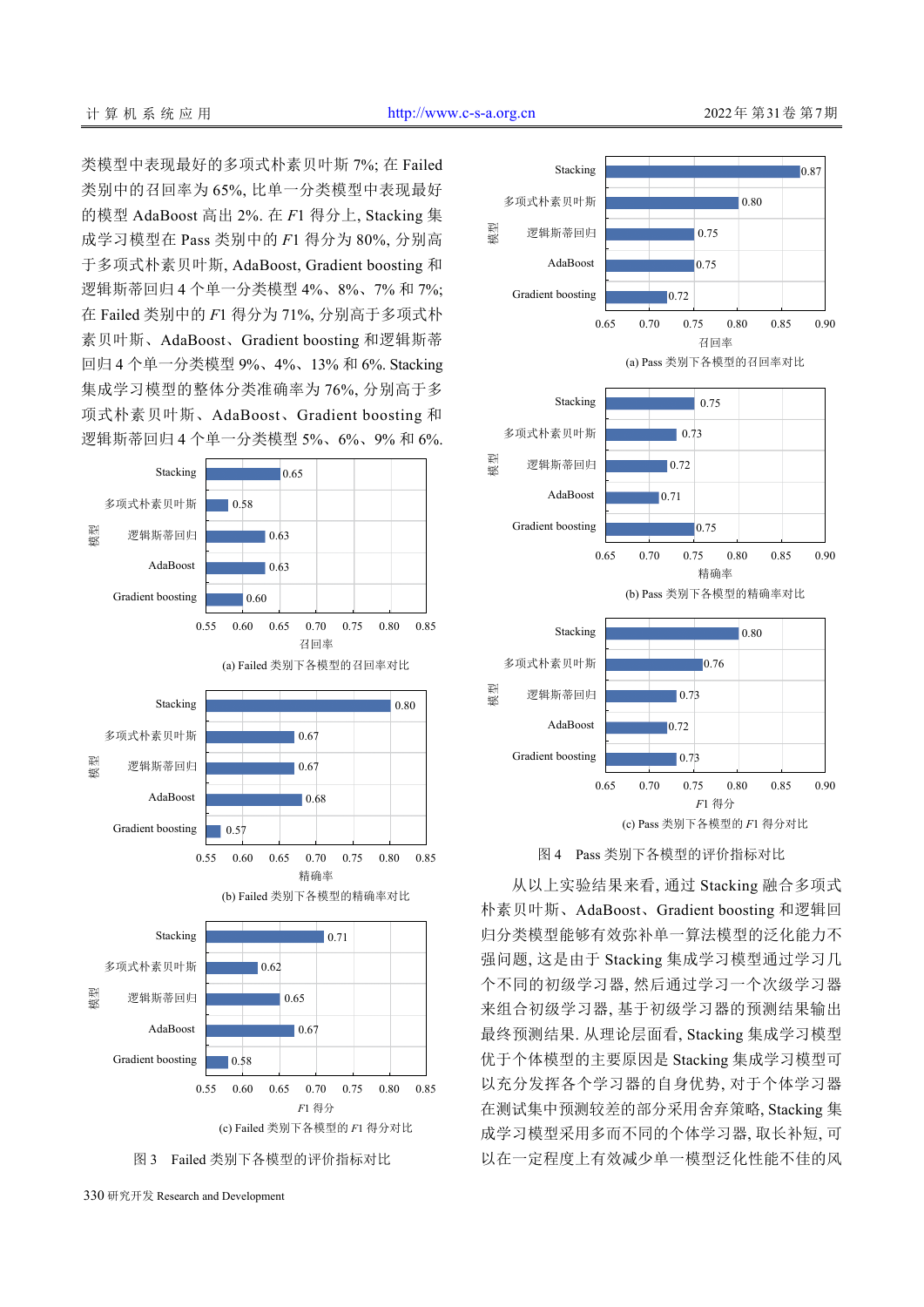险. 另一方面, 从模型优化角度看, 单一模型训练的优 化过程中, 模型往往会有陷入局部最小点的风险, 有的 局部极小点所对应的模型泛化性能可能较差, 而通过 多个基学习器运行之后进行结合, 可有效减少陷入局 部极小点的风险. 此外, 从[图](#page-5-0) [3](#page-5-0) [和图](#page-5-1) [4](#page-5-1) 的 Failed 类别与 Pass 类别预测的同一指标两种类别之间差异性可看出 Failed 类别与 Pass 类别数据分布较不平衡, 混合式教 学过程中产生的数据一般分布较不平衡, Failed 类别样 本数据较少, 而 Stacking 集成学习模型相比于个体学 习模型多了一层学习模型, 可以在同样训练数据下进 一步进行学习, 因此, 采用 Stacking 集成学习方式后预 测精度有所提升. 本质上 Stacking 集成学习模型是通 过不同的方式分析数据, 然后根据学习器自生的算法 规则建立模型, 次级学习器能够根据初级学习器的输 出结果对模型进一步泛化增强, 当初级学习器得到了 错误的预测结果时, 次级学习器可以将错误纠正回来. 因此, 融合差异性大的个体学习器可以充分发挥不同 个体学习器的优势, 使得集成后的模型比单一算法模 型具有更强的泛化能力.



# <span id="page-6-12"></span>5 总结

本文针对单一算法预测模型在学生成绩分类预测 中存在泛化性能不强的问题, 提出一种 Stacking 集成 学习模型, 其采用两层结构, 第一层通过融合多项式朴 素贝叶斯, AdaBoost 和 Gradient boosting 三个初级学 习器, 第二层次级学习器采用逻辑斯蒂回归分类模型. 基于超星平台与教务系统获取的学生相关特征数据, 通过特征的皮尔逊相关性分析选择有效特征, 通过实 验对 Stacking 集成学习模型与多项式朴素贝叶斯, Ada-Boost 和 Gradient boosting 和逻辑斯蒂回归进行比较. 结果表明, Stacking 集成学习模型的召回率, 准确率等 各项预测性能指标皆高于单个初级学习器, 在混合式 教学的成绩分类预测中具有较好的应用价值. 但本文 训练的数据量不是足够大, 且所选取特征的相关性相 对较一般, 后期可以尝试加入提交作业时间先后等更 多相关性较强的特征, 以及积累更多的训练数据来提 高模型的总体分类预测效果.

#### <span id="page-6-1"></span>参考文献

- 1 冯晓英, 王瑞雪, 吴怡君. 国内外混合式教学研究现状述 评——基于混合式教学的分析框架. 远程教育杂志, 2018, 36(3): 13–24.
- <span id="page-6-0"></span>邱燕楠, 李政涛. 从"在线教学胜任力"到"双线混融教学胜 2 任力". 中国远程教育, 2020, 41(7): 7–15, 76.
- <span id="page-6-2"></span>3 江凤娟. 混合式教学环境中大学生学习的行为意愿影响因 素研究. 电化教育研究, 2021, 42(6): 105–112, 128.
- Christie M, De Graaff E. The philosophical and pedagogical 4 underpinnings of active learning in engineering education. European Journal of Engineering Education, 2016, 42(1): 5–16.
- <span id="page-6-3"></span>5 王永固, 许家奇, 丁继红. 教育 4. 0 全球框架: 未来学校教 育与模式转变——世界经济论坛《未来学校: 为第四次工 业革命定义新的教育模式》之报告解读. 远程教育杂志, 2020, 38(3): 3–14.
- <span id="page-6-5"></span><span id="page-6-4"></span>6 柴艳妹, 雷陈芳. 基于数据挖掘技术的在线学习行为研究 综述. 计算机应用研究, 2018, 35(5): 1287–1293.
- <span id="page-6-6"></span>7 郎波, 樊一娜. 利用学习向量化样本分类的在线学习成绩 预测. 计算机系统应用, 2019, 28(3): 215–222. [doi: [10.15](http://dx.doi.org/10.15888/j.cnki.csa.006799) [888/j.cnki.csa.006799\]](http://dx.doi.org/10.15888/j.cnki.csa.006799)
- 喻铁朔, 甘琤, 李霞, 等. SVR 回归在成绩预测预警中的应 8 用研究. 中国教育信息化, 2020, (11): 76–80.
- <span id="page-6-8"></span><span id="page-6-7"></span>9 吕品, 于文兵, 汪鑫, 等. 基于机器学习的学生成绩预测及 教学启示. 计算机技术与发展, 2019, 29(4): 200–203. [doi: [10.3969/j.issn.1673-629X.2019.04.040\]](http://dx.doi.org/10.3969/j.issn.1673-629X.2019.04.040)
- <span id="page-6-9"></span>王凤芹, 李瑛, 韩庆龙. 基于 k-近邻优化算法慕课学习成绩 10 预测研究. 计算机与数字工程, 2019, 47(4): 785–788.
- <span id="page-6-10"></span>姜绍萍. 学生行为相关性分析及改进 GA-BP 学业[预警算](http://dx.doi.org/10.15888/j.cnki.csa.007868) 11 法. [计算机系统应用](http://dx.doi.org/10.15888/j.cnki.csa.007868), 2021, 30(4): 199 –203. [doi: [10.15](http://dx.doi.org/10.15888/j.cnki.csa.007868) [888/j.cnki.csa.007868\]](http://dx.doi.org/10.15888/j.cnki.csa.007868)
- 12 Galar M, Fernandez A, Barrenechea E, et al. A review on ensembles for the class imbalance problem: Bagging-, boosting-, and hybrid-based approaches. IEEE Transactions on Systems, Man, and Cybernetics, P[art C \(Applications and](http://dx.doi.org/10.1109/TSMCC.2011.2161285) [Reviews\)](http://dx.doi.org/10.1109/TSMCC.2011.2161285), 2012, 42(4): 463–484. [doi: [10.1109/TSMCC.2011.](http://dx.doi.org/10.1109/TSMCC.2011.2161285) [2161285](http://dx.doi.org/10.1109/TSMCC.2011.2161285)]
- <span id="page-6-11"></span>13 贾靖怡, 李玉斌, 姚巧红, 等. 基于 AdaBoost 的 MOOC 学